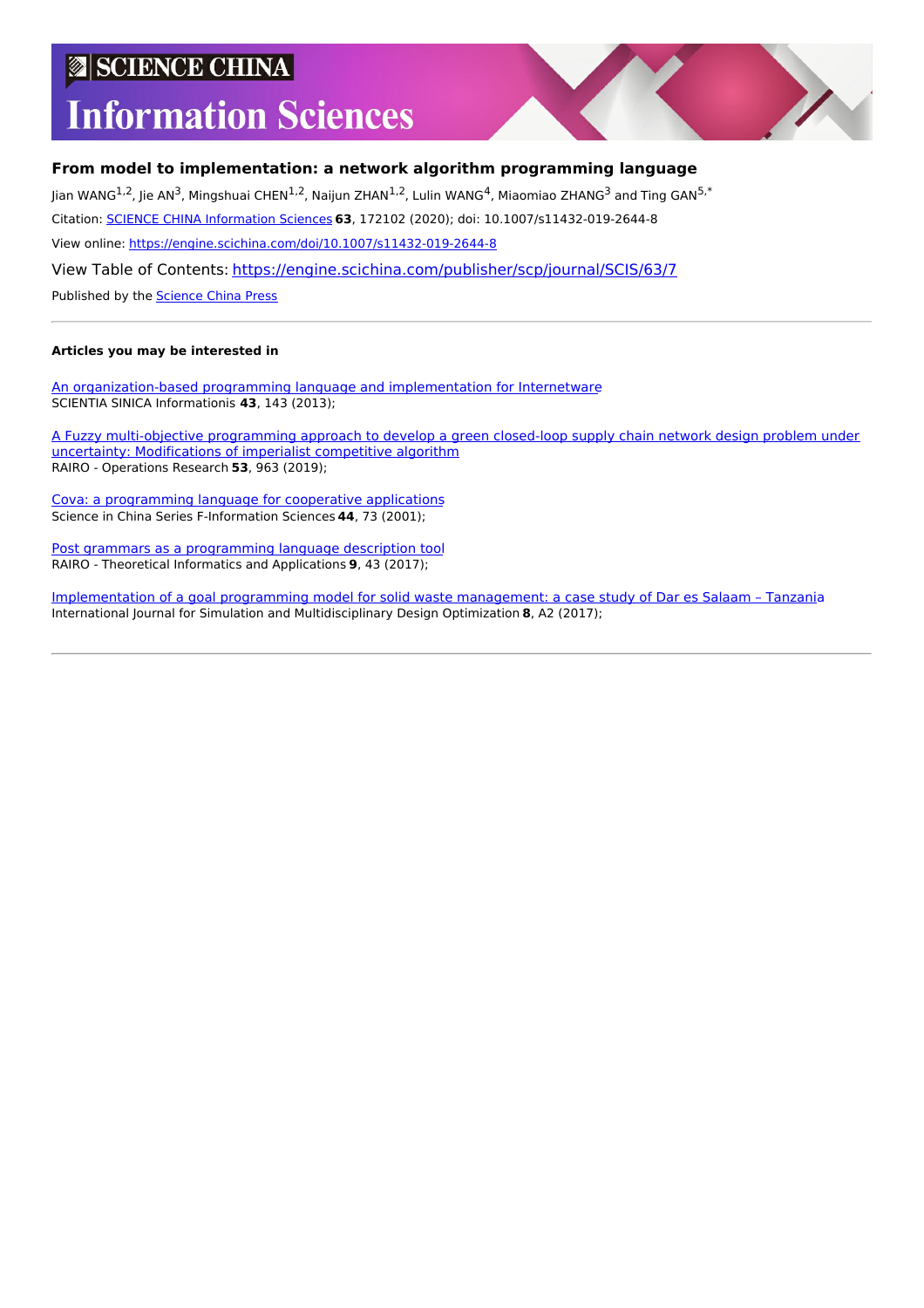# SCIENCE CHINA Information Sciences



. RESEARCH PAPER .

July 2020, Vol. 63 172102:1–172102:17 <https://doi.org/10.1007/s11432-019-2644-8>

# From model to implementation: a network algorithm programming language

Jian WANG<sup>1,2</sup>, Jie AN<sup>3</sup>, Mingshuai CHEN<sup>1,2</sup>, Naijun ZHAN<sup>1,2</sup>, Lulin WANG<sup>4</sup>, Miaomiao ZHANG<sup>3</sup> & Ting  $\text{GAN}^{5*}$ 

<sup>1</sup>State Key Laboratory of Computer Science, Institute of Software, Chinese Academy of Sciences, Beijing 100190, China;  $^{2}$ University of Chinese Academy of Sciences, Beijing 100049, China; <sup>3</sup>School of Software Engineering, Tongji University, Shanghai 201804, China;

<sup>4</sup>Network Integration Technology Research Department, Huawei Technologies Co., Ltd., Shenzhen 518129, China; <sup>5</sup>School of Computer Science, Wuhan University, Wuhan 430072, China

Received 25 January 2019/Revised 22 April 2019/Accepted 22 July 2019/Published online 1 June 2020

Abstract Software-defined networking (SDN) is a revolutionary technology that facilitates network management and enables programmatically efficient network configuration, thereby improving network performance and flexibility. However, as the application programming interfaces (APIs) of SDN are low-level or functionality-restricted, SDN programmers cannot easily keep pace with the ever-changing devices, topologies, and demands of SDN. By deriving motivation from industry practice, we define a novel network algorithm programming language (NAPL) that enhances the SDN framework with a rapid programming flow from topology-based network models to C++ implementations, thus bridging the gap between the limited capability of existing SDN APIs and the reality of practical network management. In contrast to several state-of-the-art languages, NAPL provides a range of critical high-level network programming features: (1) topology-based network modeling and visualization; (2) fast abstraction and expansion of network devices and constraints; (3) a declarative paradigm for the fast design of forwarding policies; (4) a built-in library for complex algorithm implementation; (5) full compatibility with C++ programming; and (6) userfriendly debugging support when compiling NAPL into highly readable C++ codes. The expressiveness and performance of NAPL are demonstrated in various industrial scenarios originating from practical network management.

Keywords software-defined networking (SDN), network algorithm programming language (NAPL), network abstraction

Citation Wang J, An J, Chen M S, et al. From model to implementation: a network algorithm programming language. Sci China Inf Sci, 2020, 63(7): 172102,<https://doi.org/10.1007/s11432-019-2644-8>

# 1 Introduction

The Internet has rapidly grown over the last few decades. Because of increasingly sophisticated policies and the proliferation of heterogeneous devices, underlying networks have faced a wide range of management challenges. Meanwhile, the distributive infrastructure of traditional networks statically combines the control and data flow, compelling network administrators to express their policies through complicated and frustrating interfaces. To alleviate such difficulties, researchers have developed software-defined networking (SDN) [1, 2], an emerging network architecture that decouples the routing process (control plane) logic from the forwarding process of network packets (data plane). The SDN architecture centralizes the control of data path elements independently of the network technologies used to connect

https://engine.scichina.com/doi/10.1007/s11432-019-2644-8

<sup>\*</sup> Corresponding author (email: ganting@whu.edu.cn)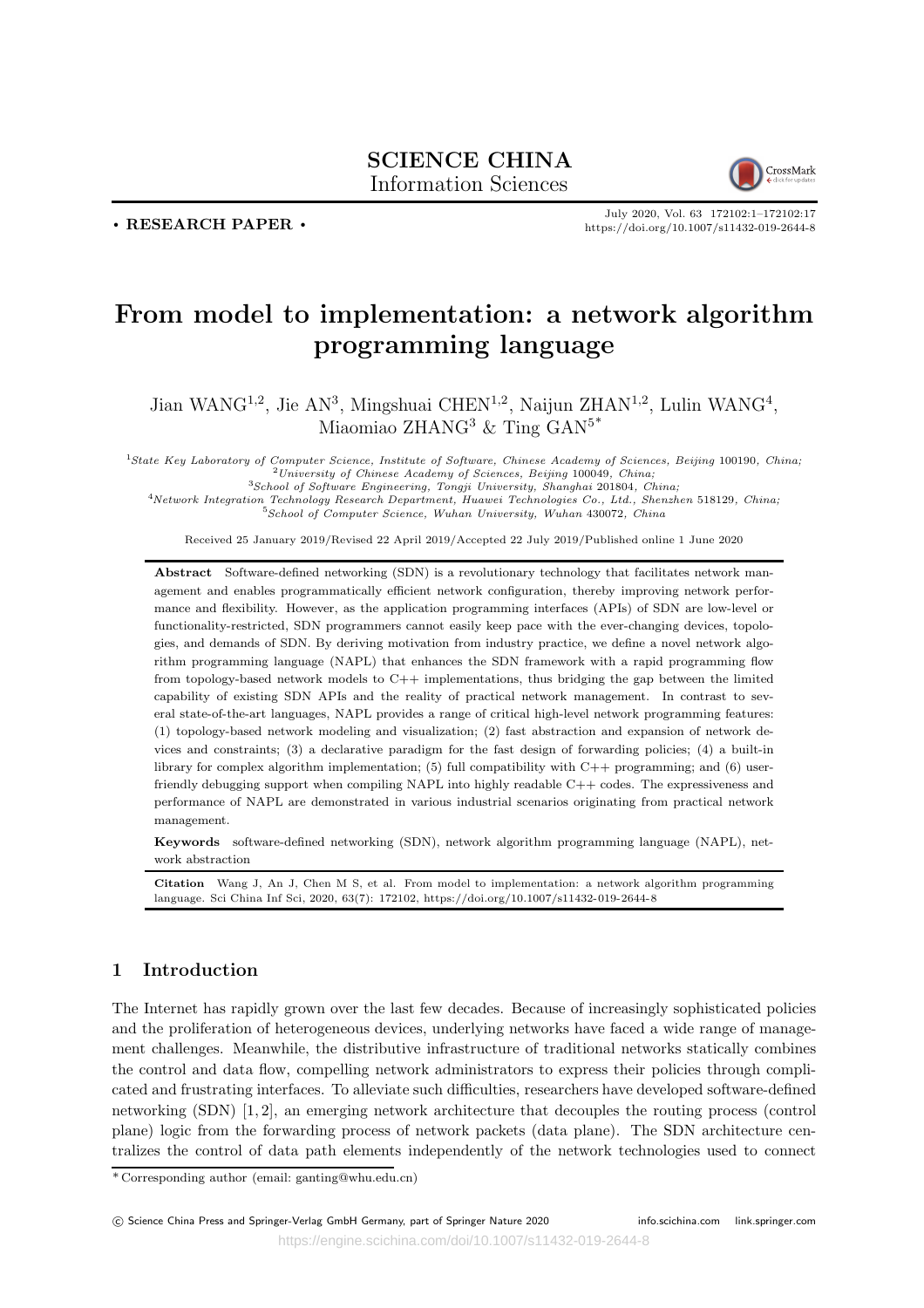these devices that can originate from different vendors. The centralized control embeds all the intelligence and maintains a network-wide view of the data path elements and their connecting links. This centralized up-to-date view makes the controller competent to perform network management functions while allowing easy modifications to the networking functions through the centralized control plane. On this centralized controller, administrators can implement various standard network algorithms such as shortest-path routing and traffic monitoring, along with more sophisticated algorithms such as load balancing and maximum flow algorithms. For comprehensive surveys on SDN, readers are referred to [3–5] and references therein.

Although SDN has greatly enhanced network programmability<sup>1</sup>, a wide gap persists between the limited capability of SDN application programming interfaces (APIs) and the reality of practical network management. As observed in [6–8], existing SDN APIs are either low-level or limited in functionality, significantly increasing the cost of pre-development and implementation processes. Following the SDN programmers' urgent quests to reduce the efforts involved in implementing network algorithms, several SDN programming languages, such as NetCore [6], Frenetic [7], Flog [9], and Merlin [10], have emerged in recent years. These programming languages offer convenient programming interfaces and can be readily implemented in the prevalent SDN architecture.

The aforementioned problems can be solved by using most of the available SDN programming languages, but a challenging problem remains: both the requirements specified by network operators and properties of network devices vary frequently. Accordingly, the existing SDN programming languages cannot fulfill practical demands such as adding new properties of devices. Therefore, they cannot readily adapt to the rapid emergence of (or changes in) devices, topologies, and demands in the underlying network. For example, suppose the network operator intends to add a fresh attribute named "affinity" (a measure of fitness to perform potential services) to every existing router in the network. To incorporate this attribute, developers usually modify the language itself rather than the code of the routing algorithms, owing to a lack of abstraction and expansion mechanisms. In the aforementioned programming languages, although a device with emerging properties can be abstracted as a new class inherited from an existing class, abstracting multiple ever-emerging network devices often complicates the inheritance relationship in the network program, that is, when these new classes are used in different network algorithm modules, the code loses cohesion, hampering maintainability and reusability, as argued in [11].

In this paper, we present a network algorithm programming language (NAPL), a novel SDN programming language dedicated to fast abstraction and expansion of network devices and constraints. NAPL adopts the mechanism commonly used in the design of dynamic programming languages such as Python; that is, the attributes encoding the properties of network objects can be added, removed, or modified by simple statements during runtime. This mechanism frees the programmers from the complex inheritance relationships among classes and consequently enhances the maintainability and reusability of the code. In addition, because the grammar of NAPL follows the declarative programming paradigm, the programmer can focus on the logic of the network routing policies while ignoring the underlying implementation details. This facilitates the fast design and prototyping of network routing policies. For usability in industrial scenarios, we complete NAPL by providing a rapid programming flow from topology-based network models to maintainable C++ implementations. In brief, NAPL provides the following collection of critical high-level network programming features: (1) topology-based network modeling and visualization; (2) fast abstraction and expansion of network devices and constraints; (3) a declarative paradigm for fast forwarding-policy design; (4) a built-in library for complex algorithm implementation; (5) easy embedding of  $C_{++}$  libraries and code fragments (ensuring full compatibility with existing  $C_{++}$  implementations that are extensively deployed in the network); and (6) user-friendly debugging support during compilation into highly readable C++ codes. These features are not achievable by SDN switches (APIs) alone, or by existing SDN programming languages. NAPL also supports additional functionalities such as memory management.

As shown in Figure 1, the programming framework of NAPL can be logically decomposed into four

<sup>1)</sup> The dynamic control, change, and management of network behavior by software implemented through open interfaces is a tremendous advance from relying on closed boxes and proprietarily defined interfaces.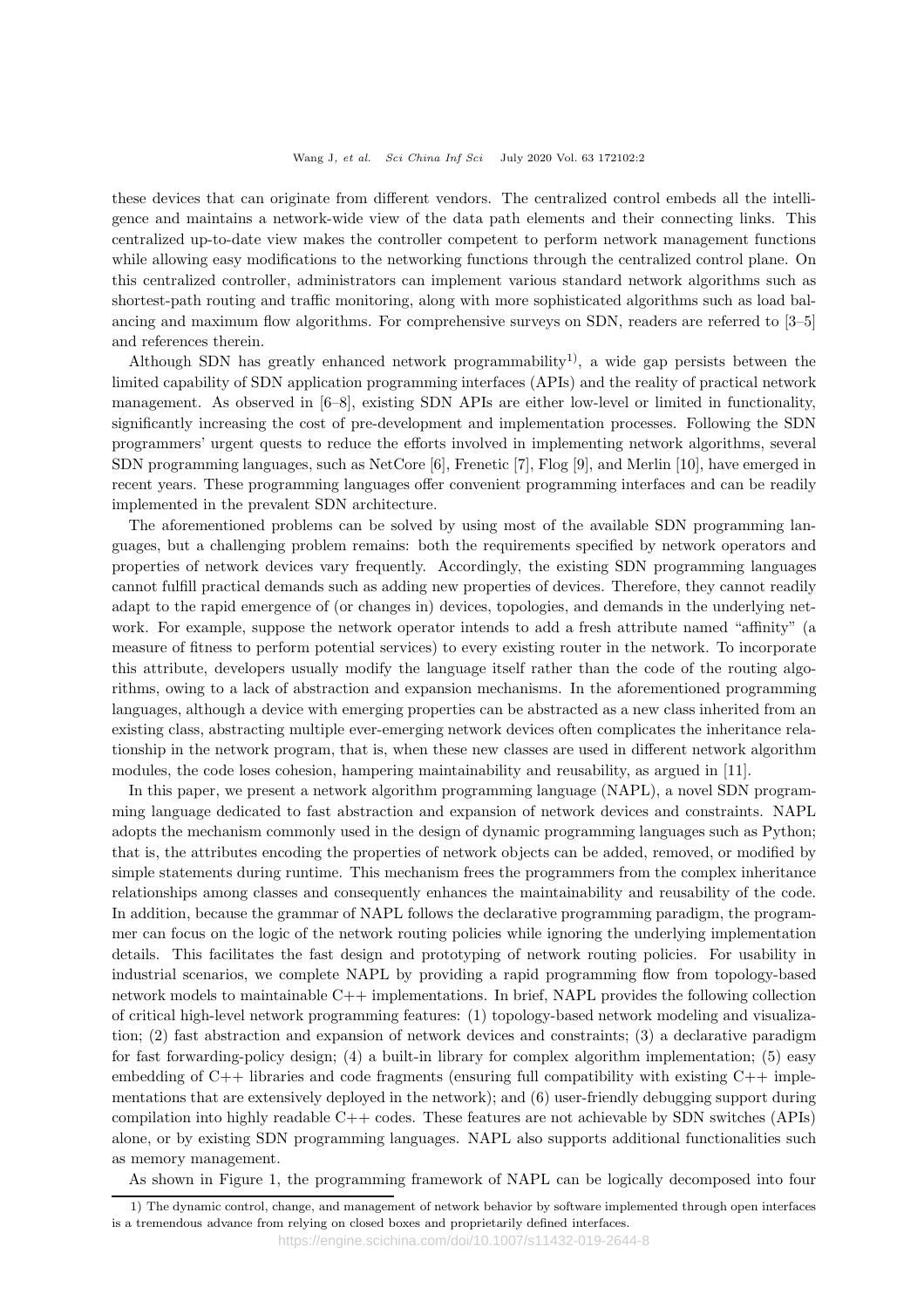

Wang J, et al. Sci China Inf Sci July 2020 Vol. 63 172102:3

Figure 1 (Color online) Overview of the NAPL programming framework.

layers: the modeling layer, policy layer, algorithm layer, and implementation layer. The modeling layer equips NAPL with the abovementioned programming features; that is, with the topology-based network model (nodes and links) stemming from dynamical abstractions of the network equipment. The policy layer encodes a series of service-related abstractions (such as services, paths, and routing demand) on the abstracted network topology. This layer offers a declarative programming paradigm that enables succinct descriptions of service requirements and the fast design of forwarding policies. The algorithm layer, which shares sufficient syntactic sugar with the policy layer, facilitates the fast development of complex network routing algorithms, e.g., the shortest-path routing constrained by time delays and hop counts. Further, it encapsulates an internal library of standard and practical routing algorithms, such as constrained shortest path first (CSPF) [12] and disjoint protected constrained shortest path (CSPDP). Moreover, NAPL supports the free embedding of  $C++$  code fragments and third-party libraries such as Boost<sup>2</sup> and LEMON<sup>3</sup>. With these features, NAPL is fully compatible with the existing  $C++$  implementations extensively deployed in networks. The implementation layer embeds a compiler that converts NAPL programs into highly readable C++ codes for better maintenance and a debugger that provides userfriendly debugging of NAPL implementations.

The major contribution of this work is an NAPL with a layered structure that facilitates the fast design and implementation of network algorithms. The proposed NAPL will tremendously accelerate the prototyping of network-oriented software processes. Moreover, the expressiveness and performance of NAPL extend beyond the spectrum of state-of-the-art languages. Later, these advantages will be demonstrated in various industrial scenarios originating from practical network management.

Related work. Several network programming languages have been proposed in recent years. Based on their network operational granularity, existing languages can be divided into two categories: languages that control packet forwarding and those that operate on the network topology. Languages in the former category include Frenetic [7], Pyretic [8], NetKat [13], Nettle [14], NetCore [6], Flog [9], FlowLog [15], Maple [16], and P4 [17]. Packet-forwarding control can be applied to prevailing open-source SDN interfaces such as OpenFlow [2] and NOX [18] in a simple manner. For instance, Frenetic provides a

<sup>2)</sup> [https://www.boost.org/.](https://www.boost.org/)

<sup>3)</sup> [https://lemon.cs.elte.hu/.](https://lemon.cs.elte.hu/)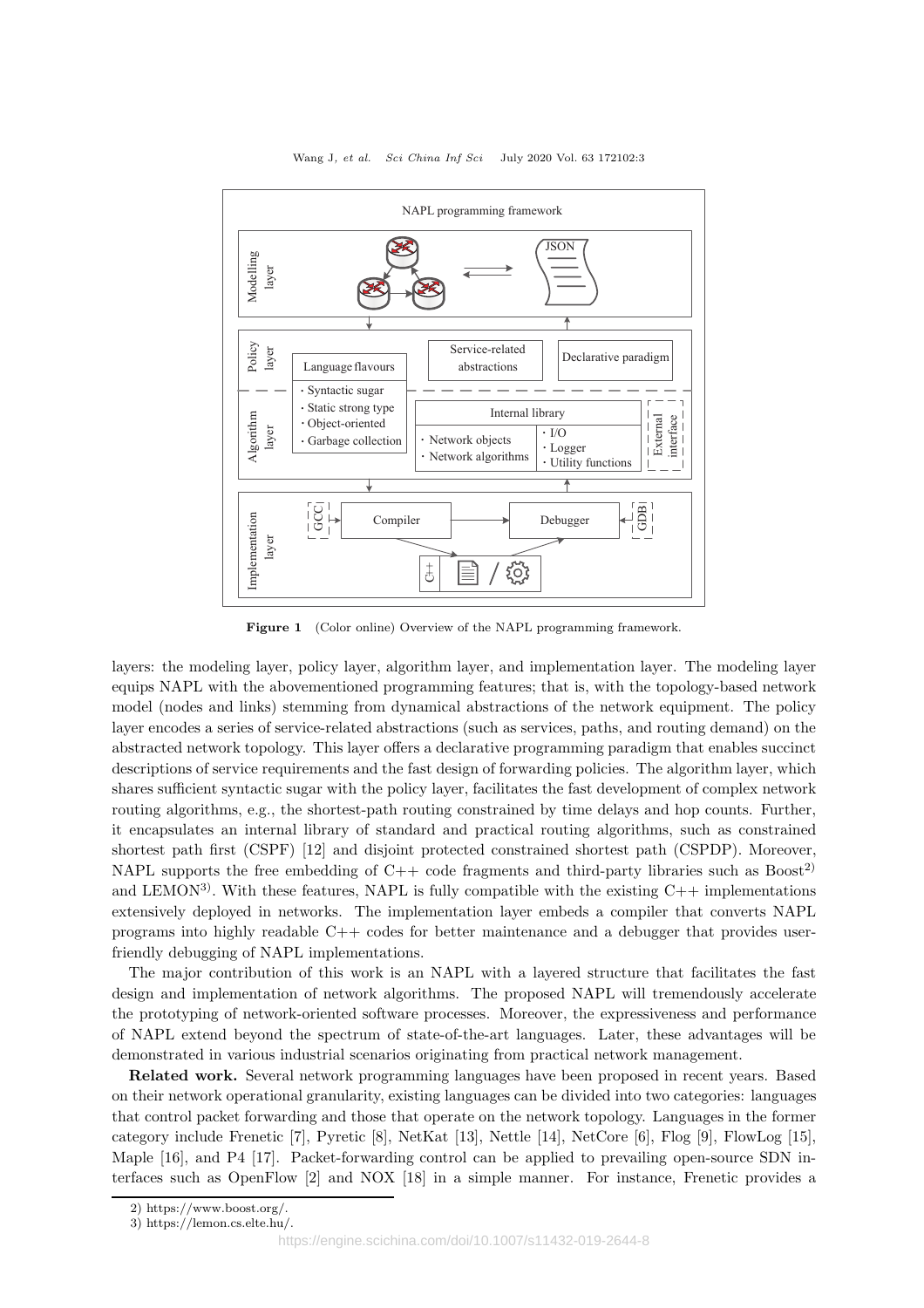declarative query language for classifying and aggregating network traffic as well as a functional library for describing packet-forwarding policies. Flog is an event-driven logic programming language that generates a packet-forwarding policy after the occurrence of a network event. P4 is a strawman proposal for the future evolution of OpenFlow toward protocol independence, target independence, and reconfigurability. Although package-based languages have variable features, they cannot easily define and implement algorithms within the global framework of the underlying network topology. Moreover, programmers using these languages cannot specify attributes or impose constraints on the network objects. This deficiency is critically restrictive in networks with ever-changing devices, topologies, and requirements.

Topology-based network programming languages, such as FML [19] and Merlin [10], ease the design of the routing policy. As the first SDN programming language, FML provides a rule-based idiom for forwarding policies. FML inherits the logical programming paradigm of Datalog [20], wherein users can specify the maximum values of latency, jitter, and bandwidth. Merlin provides a declarative language framework for expressing high-level policies by using regular expressions and arithmetic formulas to define forwarding paths and bandwidth constraints. Nevertheless, these languages prohibit the fast abstraction and expansion of network constraints and objects. Furthermore, they do not support the constraints on many frequently used network attributes, such as costs, delays, and hop counts. Because such constraints pertain to network services, they differ from throughput constraints and other constraints imposed on single devices. For instance, the path-selection problem in Merlin is essentially a multi-commodity flow problem [10], which cannot solve constraints on network services. Moreover, the aforementioned languages cannot actively modify the network topology. In real networks, network elements (e.g., devices and links) are dynamically added and removed, especially when devices fail or the network topology changes.

The hierarchical programming framework in NAPL carries the declarative programming paradigm in  $[6, 7, 10, 15]$ , but can express more complex routing constraints than those of  $[10, 19]$ . It also possesses exclusive features such as fast adaptation to network changes, a built-in library for complex algorithm implementations, full compatibility with  $C++$  programming, and user-friendly debugging support during compilation into highly maintainable C++ codes.

Article structure. The remainder of this paper is organized as follows. Section 2 gives an overview of the NAPL programming framework and presents an illustrative example. The overview is followed by consecutive elaborations on the modeling layer (Section 3), policy layer (Section 4), algorithm layer (Section 5), and implementation layer (Section 6). Section 7 presents empirical results on the expressiveness and performance of NAPL in various industrial scenarios. The paper concludes with Section 8.

# 2 NAPL programming framework

The hierarchical philosophy of NAPL streamlines the software process of network management from topology-based network models to maintainable C++ implementations. This section gives an overview of the layered structure of NAPL and demonstrates its modeling, abstraction, programming, and compilation techniques by an illustrative example.

#### 2.1 Overview of NAPL

Figure 1 depicts the hierarchical framework of network algorithm development in NAPL, which consists of four logical layers that hierarchically oversee the modeling, policy design, algorithm design, and implementation. To maintain a topology-based network model, the modeling layer abstracts the underlying network into nodes (devices such as routers, switches, and modems) and links (connections between hosts or nodes; e.g., optical fiber cables) that constitute a directed graph. Various attributes of the network are straightforwardly captured by being specified as properties in the graph. This layer supports both a graphical representation (based on the Dotty module of Graphviz [21]) and a textual alternative (based on the JSON format<sup>4)</sup>) of the graph model, which are dynamically synchronized during the alteration of either of the two representations.

<sup>4)</sup> [https://www.json.org/.](https://www.json.org/)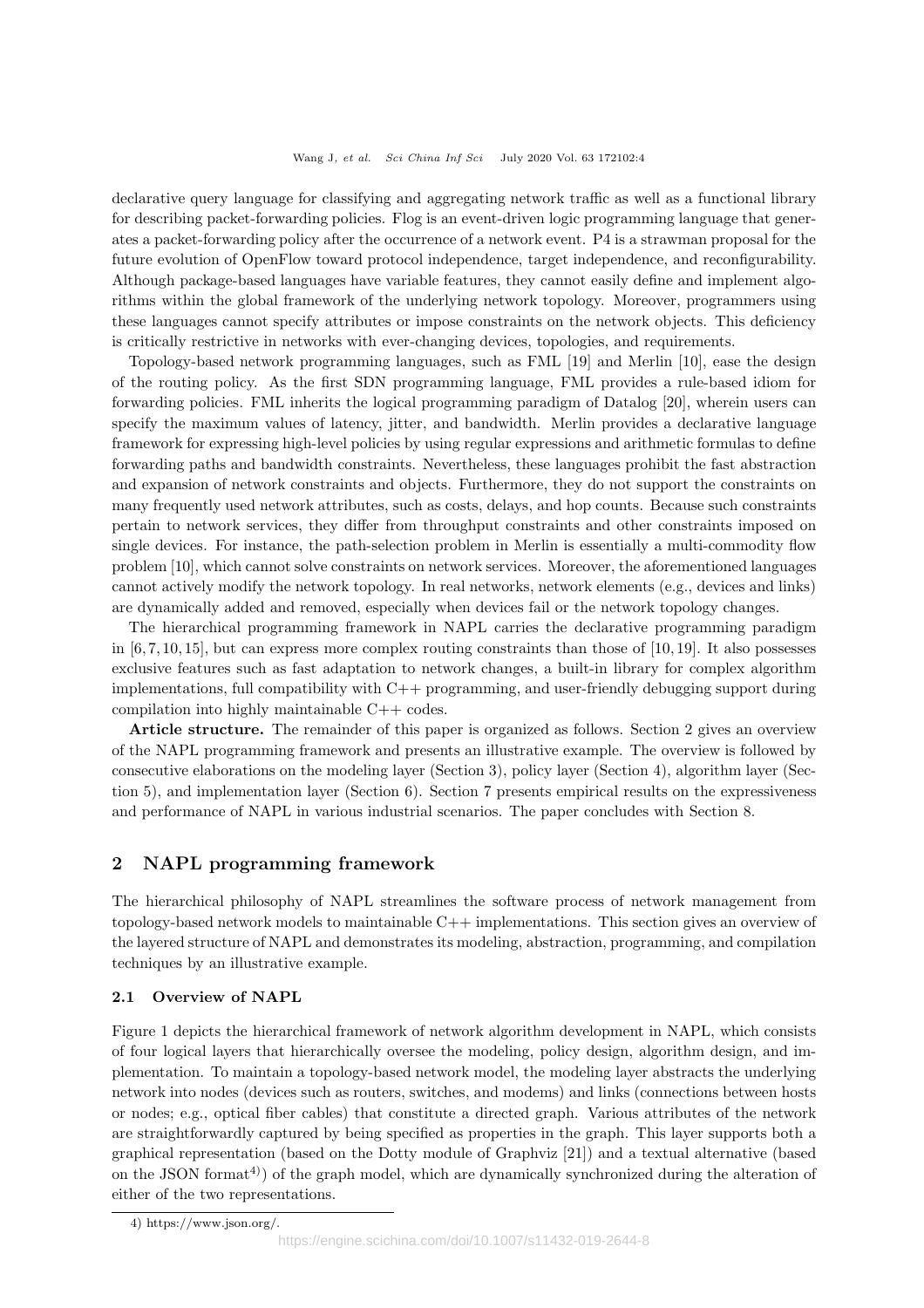



Figure 2 (Color online) Routing example illustrating the programming flow in NAPL. The network model (graphical or textual) covers an IP layer (with nodes R1–R4) and optical layer (with nodes  $N1-N5$ ). The notation [...] is used in the JSON script and the C++ codes to abbreviate similar code snippets for ease of presentation. The arrow at the bottom indicates the potential queries and alterations of the network model in future executions of the C++ program.

Based on the abstracted network topology, the language kernel (composed of the policy and algorithm layers) is a key component of the NAPL framework. It recognizes abundant syntactic sugar for defining general data structures and incorporates object-oriented mechanisms while supporting additional features such as garbage collection, as those in high-level languages. In particular, the policy layer encodes a series of service-related abstractions (service, path, routing demand, etc.) while enabling succinct descriptions of service requirements and fast design of forwarding policies through its declarative programming paradigm. The algorithm layer facilitates the fast development of complex network routing algorithms, such as shortest-path routing under time delay and hop count constraints. The internal library of the algorithm layer serves as the runtime environment of NAPL. The built-in library implements all the network objects that facilitate abstractions in the above layers, along with various standard routing algorithms and practical ones originating from industrial scenarios. Additional ingredients, such as a logger, utility functions, and I/O interfacing, are provided for user-friendly interactions with programmers. Moreover, NAPL supports the free embedding of C++ code fragments and external libraries such as Boost and LEMON, rendering it fully compatible with the existing  $C++$  implementations that are extensively deployed in modern networks.

As in the implementation layer, NAPL operates a customized compiler that compiles NAPL programs into highly maintainable C++ codes or executables and a debugger that enables user-friendly debugging directly on the NAPL programs. To maximize the benefits of existing  $C++$  compilers and debuggers, GCC and GDB developed in the GNU project<sup>5)</sup> are invoked. The underlying interactions are implicit and therefore transparent to users.

#### 2.2 Illustrative example

Figure 2 illustrates the programming flow in NAPL. The presented example spans all the logical layers introduced above. The network fragment covers an IP layer (with nodes R1–R4) and optical layer (with nodes N1–N5) (see graphical model in Figure 2). In both the graphical and textural models, the interesting attributes of the devices and links (delay, hop counts, and bandwidth) are simultaneously and intuitively encoded as properties in JSON format (asmd. js files, for instance).

Suppose a new service is issued to run in the network. The intended path of the incoming service is R1 to R3 with a delay tolerance up to 20 milliseconds, and the service must carry a load of 600 MB. Moreover, the path should be preferentially searched in the IP layer, and if no such route is detected, the underlying optical layer should be searched. This instruction is readily expressed by the following slice of the NAPL program (which operates across the policy and algorithm layers), where the declarative statement find path describes the routing demand in the user-provided routing algorithm cspf, which

<sup>5)</sup> [https://www.gnu.org/.](https://www.gnu.org/)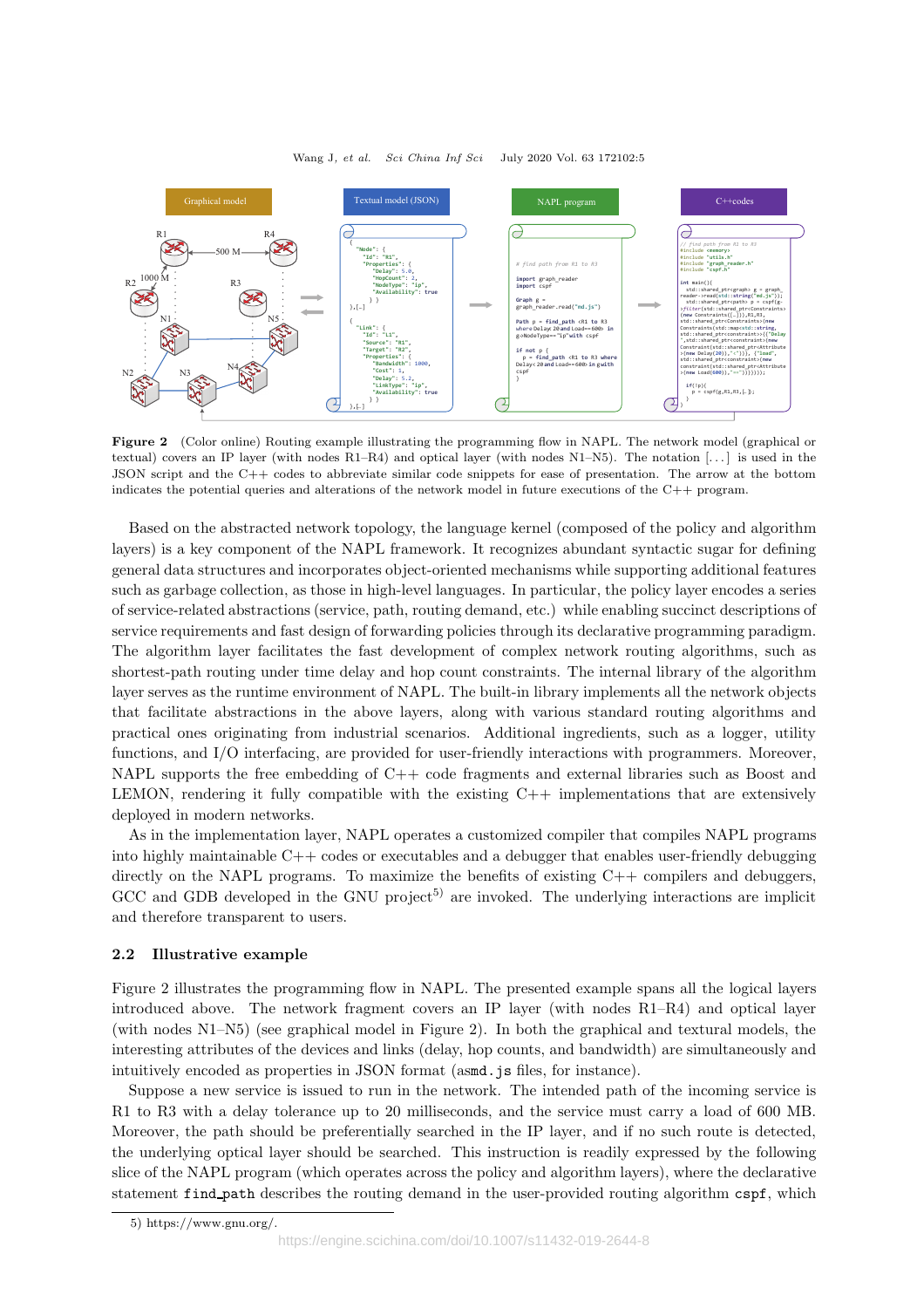can be specified in either NAPL or C++.

```
# Find path from R1 to R3
import graph_reader
import cspf
Graph g = graph_reader . read ( " md . js ")
Path p = find_path <R1 to R3 where Delay < 20 and Load == 600> in g->NodeType == "ip"
         with cspf
if not p {
  p = find\_path <R1 to R3 where Delay < 20 and Load == 600> in g with cspf
}
```
By simply dropping the statements import cspf and with cspf, the user may alternatively resort to the built-in CSPF algorithm provided in NAPL's internal library. Moreover, an initially buggy NAPL program can be adjusted using the NAPL debugger, then compiled to a maintainable  $C++$  implementation and further to an executable file that interacts with the underlying network model. In the present case, the optimal deployment path of the incoming service was detected as  $R1 \rightarrow R2 \rightarrow N2 \rightarrow N3 \rightarrow N4 \rightarrow$ R3.

Note that even this rather simple scenario reveals the high-level abstraction capability of NAPL, which facilitates the fast and flexible design of network algorithms.

# 3 Modeling layer

The NAPL modeling language aligns the graphical representation and a textual alternative in an intermediate structure called an attributed directed graph (ADG), which captures the dynamically changing network topology and attributes of the devices and links therein.

**Definition 1** (Attributed directed graph). Let  $\Lambda$  be a finite set of attributes. An attributed directed graph over  $\Lambda$  takes the form  $\mathcal{G} = \langle V, E, L \rangle$ , where V is a finite (non-empty) set of vertices,  $E \subseteq V \times V$ is a set of ordered vertex pairs called edges, and  $L \subseteq (V \cup E) \times 2^{\Lambda}$  is a labeling function that associates each vertex and edge with a set of attributes.

The finite set of attributes in a network model is formulated as  $\Lambda = {\langle \alpha_k, \beta_k \rangle | k \in \mathbb{N}_{>0}}$ , where the kth  $\alpha$  denotes the exclusive name of attribute k and the kth  $\beta$  is its corresponding value. The values can be (for example) natural numbers, Booleans, real numbers, or string identifiers. It is worth highlighting that the network topology and associated attributes carried by the underlying ADG can both be easily and arbitrarily extended or modified, enabling fast reactions and flexible adaptations to the ever-changing network devices and requirements.

Several service-related concepts can be easily defined on top of an ADG. For example, a path is a finite consecutive sequence of distinct vertices,  $p = v_0v_1 \dots v_k$ , such that for all  $0 \leq i \leq k-1$ ,  $(v_i, v_{i+1}) \in E$ ; a demand (defined later) encodes certain routing constraints over the ADG; and a service, as an abstracted network service (application), encloses a group of demands, priority enabling preemption, load specifying the required bandwidth, and a set of paths on which the service is running (empty before the service is deployed).

#### 3.1 Textual representation

The textual representation shown in Figure 2 consists of two sections encoding the vertices and edges as nodes and links, respectively, in the universal JSON format. Each entity in the representation has a unique identifier Id, while each link has additional fields called source and target that expand the network topology. All primitive attributes of the underlying devices and links are encapsulated as properties. Some of the properties frequently used in network modeling are listed in Table 1.

#### 3.2 Graphical representation

NAPL offers both textual and graphical representations of network models. The graphical alternative, which is dynamically synchronized with the textual representation, enables intuitive interactions between https://engine.scichina.com/doi/10.1007/s11432-019-2644-8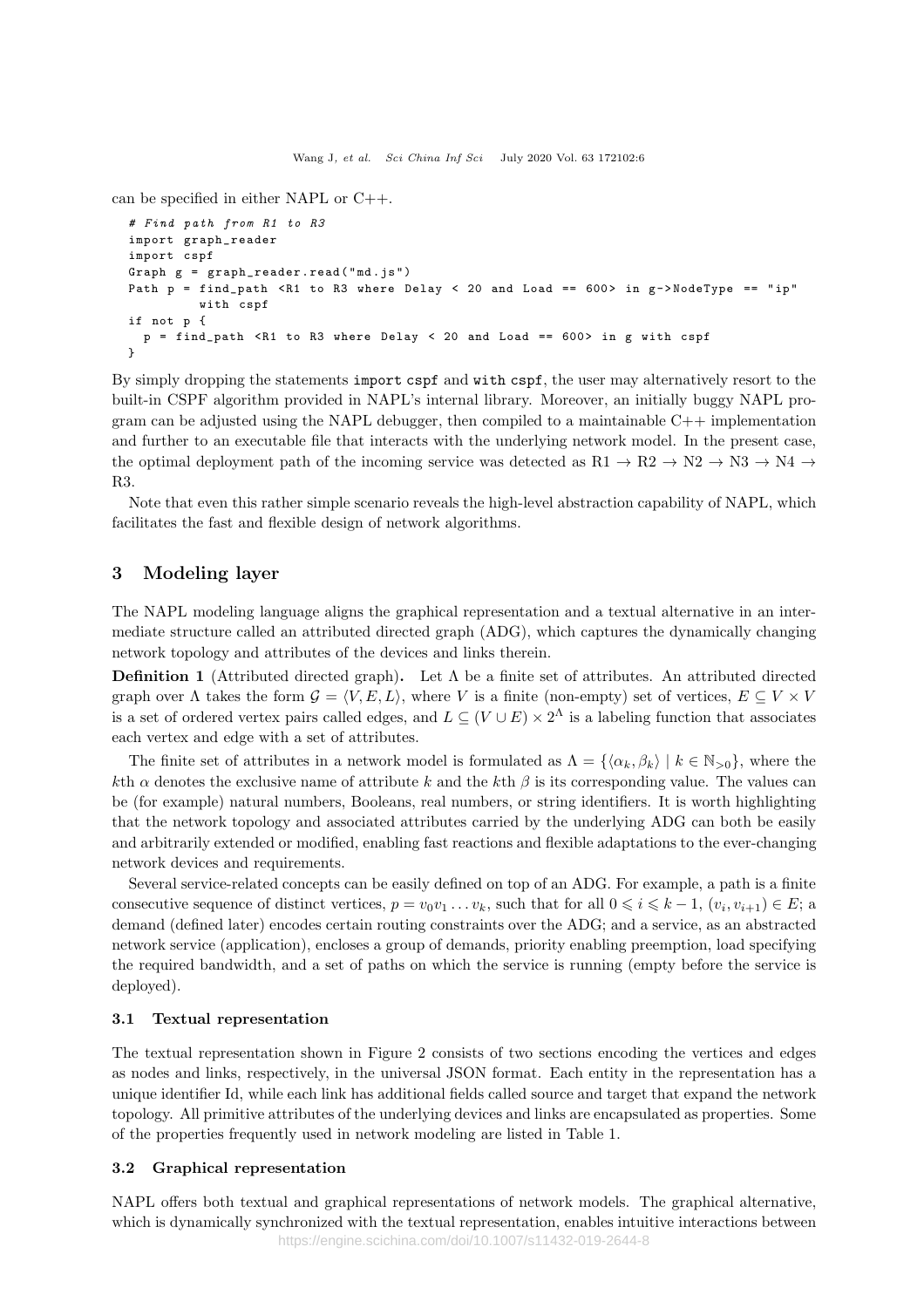| Name         | Type    | Description                           |  |
|--------------|---------|---------------------------------------|--|
| NodeType     | String  | Type of the node $("ip" / "optical")$ |  |
| LinkType     | String  | Type of the link ("ip"/"optical")     |  |
| Bandwidth    | Float   | Bandwidth of the link                 |  |
| HopCount     | Integer | Number of hops through the device     |  |
| Cost         | Float   | Cost of the network device or link    |  |
| Delay        | Float   | Delay of the network device or link   |  |
| Availability | Boolean | Availability of the device or link    |  |

Table 1 Commonly used network properties



Figure 3 (Color online) Dotty graph depicting the model in Figure 2. Most of the attributes are specified implicitly.

the programmer and network model. For visualization, we selected the Dotty module of Graphviz (Figure 3) because its programmable interactive feature inherently supports on-the-fly topology alteration and attribute update.

#### 4 Policy layer

The policy layer of the NAPL framework provides a collection of constructs by which users can specify the intended network behavior at a high level of abstraction. In this section, we give a comprehensive account of the syntax and interpretation of the NAPL language, which facilitates the fast generation of network routing policies for the network operator providing the network services.

The NAPL syntax encodes two types of grammar: the general grammar of general-purpose languages and a network grammar dedicated to typical network algorithm statements.

#### 4.1 General grammar

The general grammar of NAPL supports a variety of syntactic sugars (e.g., containers and assertions). For example, the syntax for building and iterating over a list is

```
list < int > s = [1, 2, 3, 4]list \langle int > ss = [2 * i for int i in s if i % 2 == 0].
```
The general grammar can also incorporate object-oriented programming features such as inheritance, encapsulation, and polymorphism:

```
class A {
  public int a = 0
  def public getA() -> int{return this.a}
  def public setA(int a){this.a = a}
}
class B:A{
  def public getA() \rightarrow int{return this.a + 2}
}
A a = new B()print (a.getA()) # The output is 2
                      https://engine.scichina.com/doi/10.1007/s11432-019-2644-8
```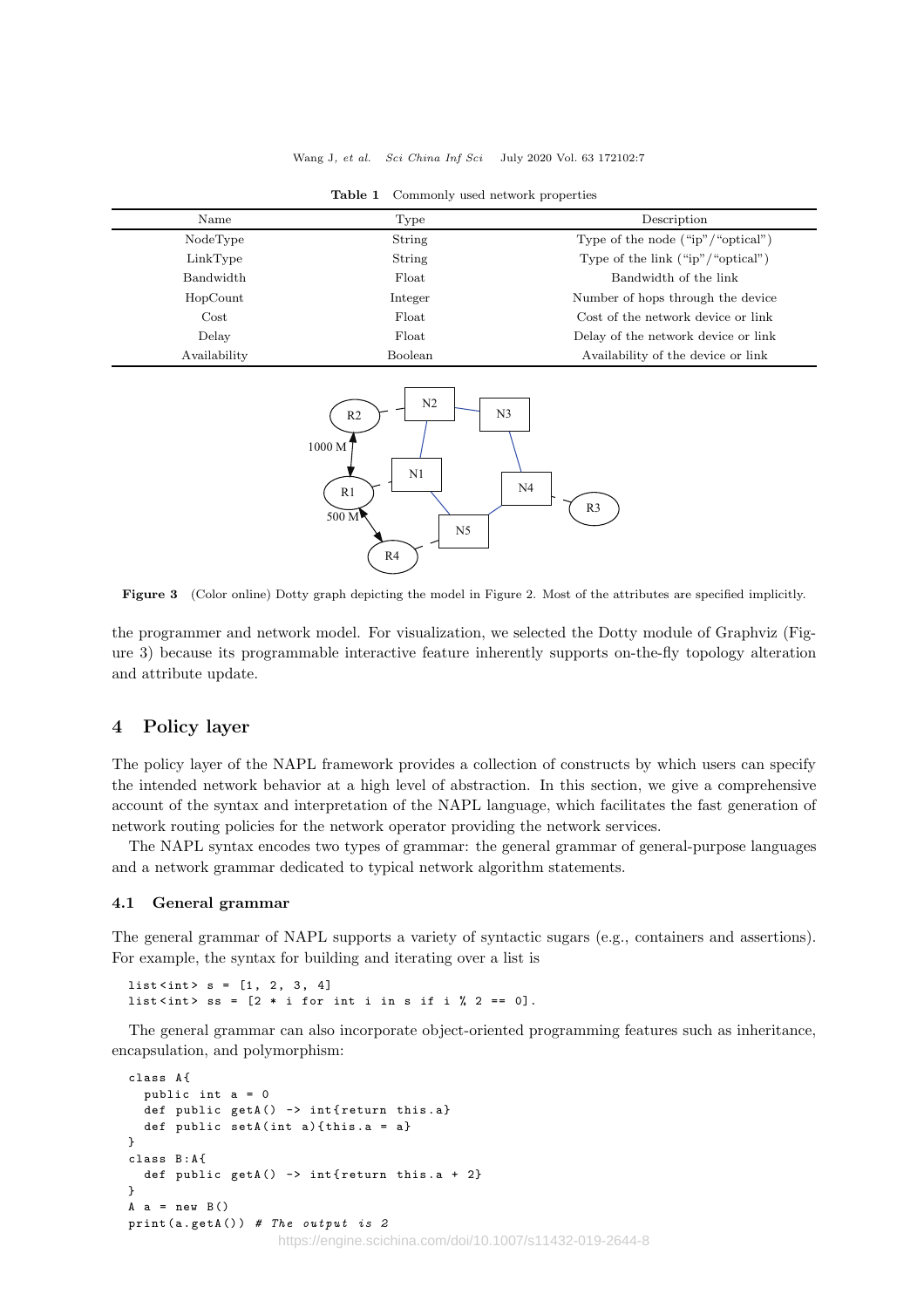Upon ignoring the limitation of finite memory, NAPL is Turing-complete in the sense that its expressiveness equals that of any general-purpose language. Accordingly, NAPL can describe and solve a wide range of algorithmic problems in network programming.

#### 4.2 Network grammar

Network grammar enables the high-level abstraction of forwarding policies and complex network algorithms. The syntax of a network-related statement S is inductively defined in the following Backus-Naur form (BNF):

| $S ::= S_{\mathcal{G}}   S_{\Lambda}   S_{\mathcal{P}}$                            |                             | $objs ::= obj   objs, objs$                                          |                                                 |  |  |  |
|------------------------------------------------------------------------------------|-----------------------------|----------------------------------------------------------------------|-------------------------------------------------|--|--|--|
| $S_{\mathcal{G}} ::= \mathcal{G} \sim \text{obis}$                                 | (residual graph)            | $obj ::= n   l   s$                                                  | (node, link, or service)                        |  |  |  |
| $\mathcal{G} \rightarrow \text{cons}$                                              | (max. constrained subgraph) | cons ::= con   not cons   cons $\diamond$ cons $\diamond$ {and, or}) |                                                 |  |  |  |
| $S_{\Lambda} ::= \text{obj} \leftarrow \langle \alpha, \beta \rangle$              | (add fresh attribute)       | con $\cdots = \alpha \triangleright \beta$                           | $(\triangleright \in \{ ==, <, >, < =, > = \})$ |  |  |  |
| $\phi$ obj $\rightarrow \alpha = \beta$                                            | (update attribute)          | dmds $ ::=$ dmd $ $ dmds, dmds                                       |                                                 |  |  |  |
| $S_{\mathcal{P}} ::=$ find path $\langle$ dmds $\rangle$ in $\mathcal{G}$ [with f] |                             | dmd ::= $n \to n$ [min $\omega$ ] [where cons]                       | (demand)                                        |  |  |  |

Here G is an ADG,  $\langle \alpha, \beta \rangle \in \Lambda$  is the key-value pair denoting an attribute, f represents a function handle to a certain user-specified routing algorithm, and  $\omega$  is a function handle that calculates the weight of a given path as the objective value to be optimized over all path candidates. The optional components in the syntax are enclosed in [·].

Being tailored to network manipulations, the NAPL syntax exploits a declarative programming paradigm built over highly abstracted components, including objs (a collection of network objects), cons (Boolean combinations of attribute constraints), and dmds (a group of constrained demands optimized with respect to a certain weight measure). These components will be demonstrated with an example in the subsequent section. The following subsections elaborate on several important network-related statements, which substantially facilitate the convenient design of network routing policies and deliver prompt reactions to dynamically changing network devices and demands.

#### 4.2.1 Attribute statements  $(S_{\Lambda})$

The attribute statement encloses two production rules: obj  $\leftarrow \langle \alpha, \beta \rangle$  for adding a fresh attribute and obj  $\rightarrow \alpha = \beta$  for updating an existing attribute. The former inserts an attribute  $\langle \alpha, \beta \rangle$  into a specified object obj. This operation is legal only if obj does not contain an attribute  $\alpha$ . The latter changes the value of attribute  $\alpha$  in obj to  $\beta$  only if attribute  $\alpha$  already exists in obj.

The abstracted ADG network modeling enables straightforward NAPL operations, such as retrieving, updating, and appending on the attributes encoded in the network objects. This capability greatly assists practical network management, and is particularly useful in device upgrade and routing customization. For example, the network operator can distinguish the fitness of a service on different nodes and links by simply adding an "Affinity" attribute to all network objects and by constraining this attribute in the find path statement.

#### 4.2.2 Graph statements  $(S_G)$

The graph statement includes two production rules. The rule  $\mathcal{G} \sim$  objs obtains the residual graph after removing objects objs from the underlying graph  $G$ . Note that when a node  $n$  in objs is removed, all the links connected to n are removed simultaneously. The other rule,  $\mathcal{G} \rightarrow \text{cons}$ , returns the maximal subgraph of the network components subjected to a given group of constraints cons. For instance, the graph generated by the statement  $g \rightarrow$  NodeType == "ip" is the residual graph after removing all network objects in g, whose NodeType attribute (if it exists) is not valued as "ip".

The graph statements tackle frequently used logical (virtual) restrictions on ADGs. In particular,  $\mathcal{G} \sim$  objs removes specified network components from the underlying graph and  $\mathcal{G} \rightarrow$  cons obtains the maximum subgraph satisfying the given constraints. In most cases, only an intended part of the network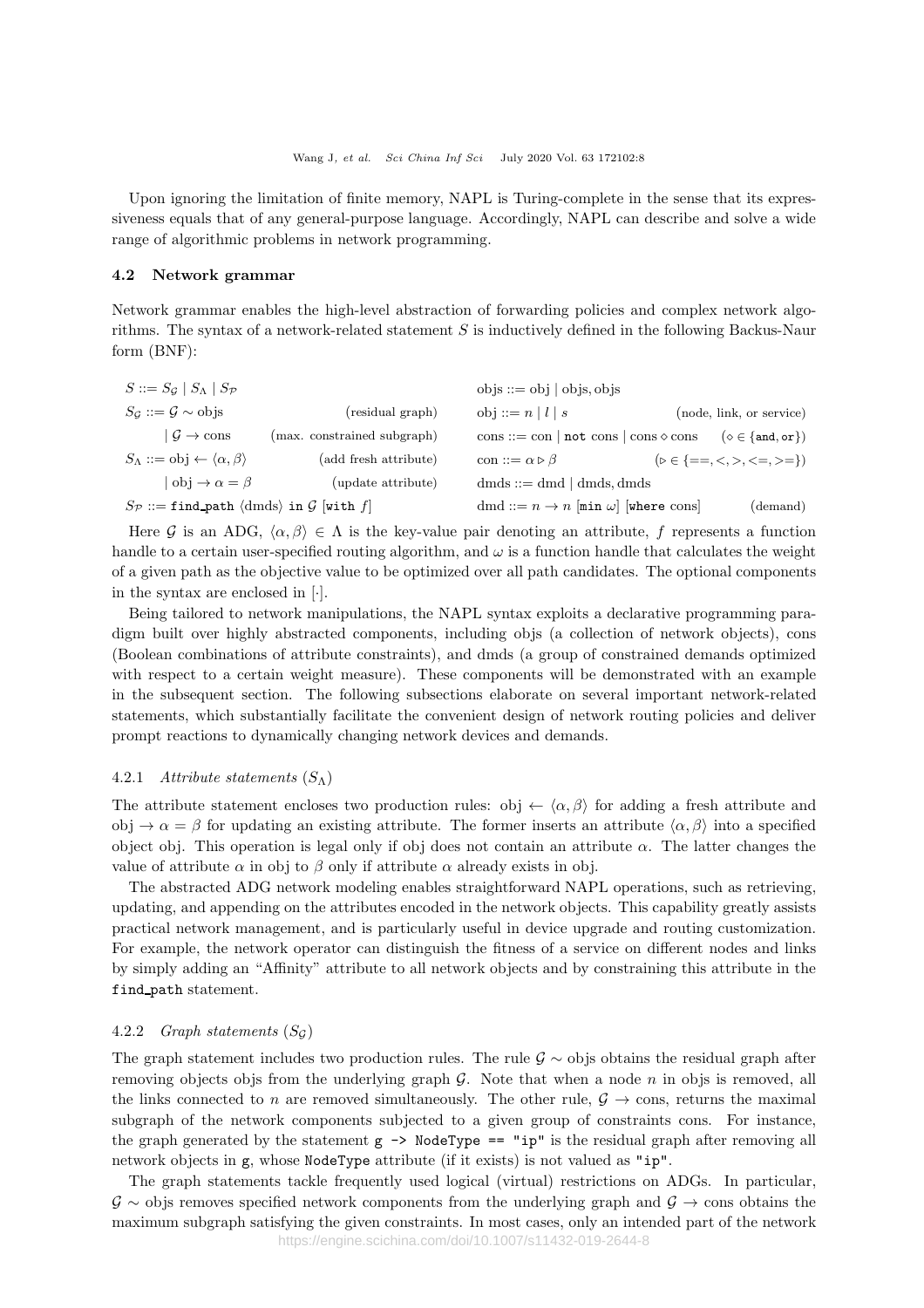needs to be explored rather than the whole network. Therefore, besides improving the flexibility of the routing procedure, these statements simplify the design of the routing algorithms. The general grammar of NAPL also enables physical modifications of the network models. As these modifications are trivial, they are omitted here.

#### 4.2.3 Routing statements  $(S_{\mathcal{P}})$

The routing statement find path  $\langle \text{dmds} \rangle$  in G [with f] returns one or more paths (depending on f) in G that fulfill dmds. The path(s) is (are) found by an optionally specified routing algorithm  $f$ .

As most network manipulations can be formulated as a path-selection problem addressed at the centralized controller, routing functionality is a core statement in almost all SDN programming languages. The declarative find path function provided by NAPL describes a domain-specific requirement in the form of demands, i.e., dmds, specifying the properties of the target path. This declaration frees the programmer from otherwise highly intertwined network models and implementation details while retaining control of the routing approach by a routing algorithm  $f$  if desired and specified by the user. The default routing algorithm written in NAPL's internal library implements CSPF using breadth-first search. Furthermore, the find path statement competently solves the multi-service path-selection problem (see the case study in Section 7) by allowing routing under multiple demands, each with multiple constraints that may interfere mutually.

#### 5 Algorithm layer

Rapidly emerging new algorithms and mutable requirements have necessitated the detailed control of network algorithms. Unlike the policy layer, which requires a high level of abstraction for the fast design of forwarding policies, the algorithm layer needs sufficient flexibility for the implementation of complex algorithms. For this purpose, developers can access the built-in library and third-party libraries imported through an external interface.

#### 5.1 Internal library

The internal library, which serves as the runtime environment of NAPL, mainly comprises the network object encoding, a handful of standard and practical routing algorithms, and several additional ingredients such as a logger, utility functions, and I/O interfacing. The internal library is seamlessly linked to the C++ codes compiled from NAPL programs, which are further compiled into executable files by the GCC.

#### 5.1.1 Network objects

The network objects in NAPL (ADGs, demands, and services) are abstractions of the network devices, topologies, and service-related constructs. These abstractions are naturally declared in the library as  $C_{++}$  objects taken from corresponding classes with previously mentioned patterns. Obviously, such abstractions and encapsulations allow the developer to design forwarding policies in the policy layer without bothering about the low-level details.

#### 5.1.2 Network algorithms

Recall that the find path statement of NAPL requests an algorithmic function definition. Without loss of generality, consider a routing statement with a single demand between a source node A and target node B:

find\_path  $\langle A \rangle$  -> B min func\_weight where cons> in g with func\_route

that generates a function call of the form:

func\_route (g, new Demand (A, B, func\_weight, cons)).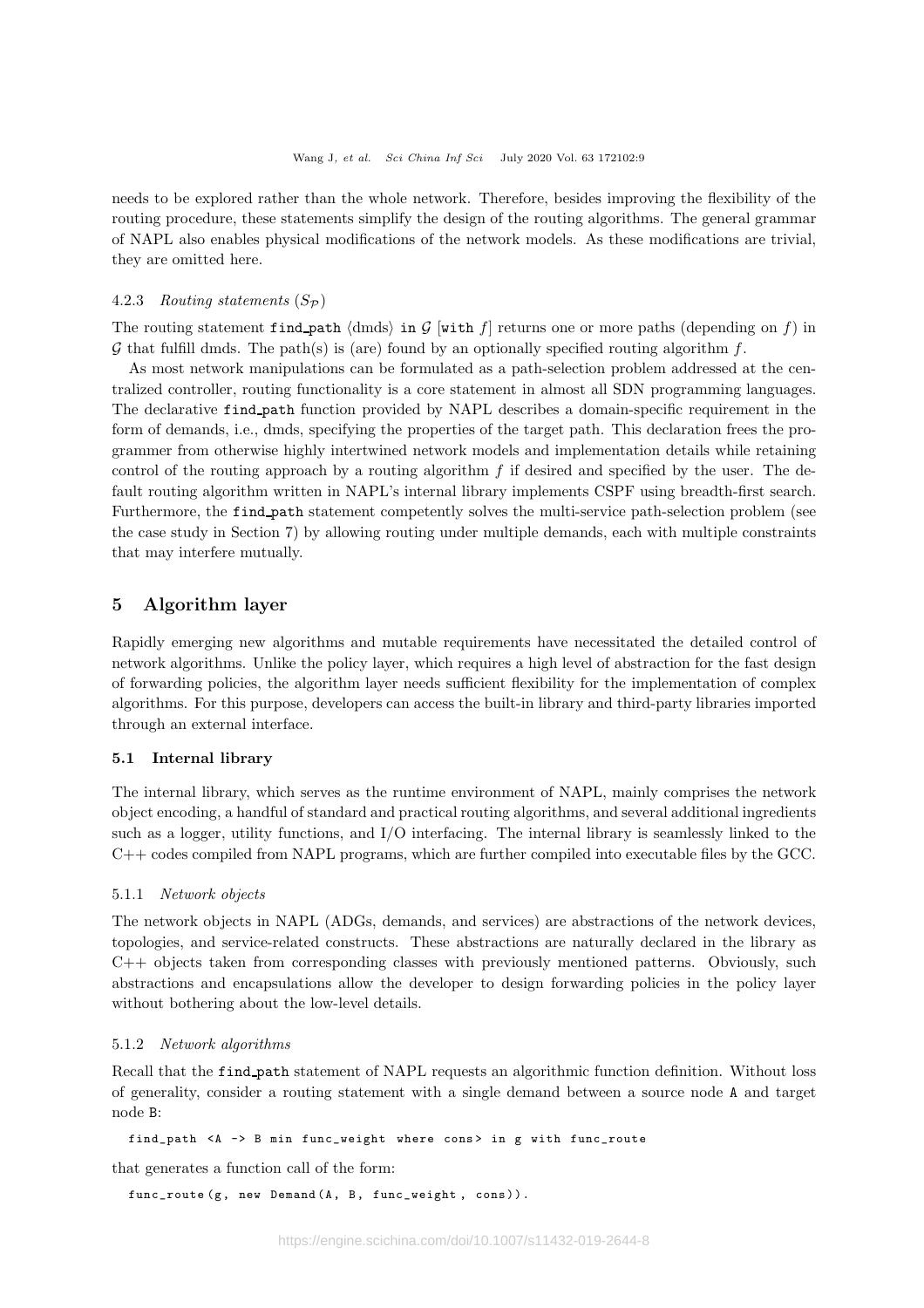The function func route should either be predefined by the user, or called from the internal library. The default routing algorithms in the internal library are CSPF, CSPDP, and point to multiple points (P2MP). CSPF is a fundamental extension of the shortest-path algorithm that seeks the optimal path fulfilling a set of network constraints. The CSPDP algorithm improves the robustness of networks, especially against device failures. This frequently used strategy searches for an active path and a completely separate standby path that diverts the network flow when failures occur on the main path. Meanwhile, the P2MP algorithm is a superior option for finding multiple paths sharing the same source node while minimizing the number of links.

#### 5.1.3 Utility functions

The internal library also provides a family of generic algorithms and utility functions that facilitate the NAPL programming process. The generic algorithms perform basic functions such as sorting and patternbased selecting over containers. The utility functions involve syntactic sugars such as len() for obtaining the length and range() for generating an integer sequence.

#### 5.1.4  $I/O$  and logger

NAPL dedicates an I/O package not only to general input/output methods (such as the console and file I/Os), but also to the I/O interfacing of textual and graphical network models. Furthermore, the logging package exports logs at different levels, generating debugging logs, warning logs, error logs, regular information logs, and a special log depicting the state of the underlying ADG. The I/O and logger usages are demonstrated in the following slice of NAPL code:

```
GraphReader reader = new GraphReader ()
Logger logger = new Logger (" out_path ")
DottyWriter writer = new DottyWriter (" out . dot ")
Graph g = reader . read ( " md . js ")
logger.debug(g) # Log the ADG info. for debugging
writer.write(g) # Save the ADG into a Dotty format
```
#### 5.2 External interface

As mentioned previously, NAPL supports the free embedding of raw  $C++$  code fragments and precompiled libraries such as  $Boost<sup>2</sup>$  and LEMON<sup>3</sup>). Therefore, it is fully compatible with existing  $C++$ implementations, which are particularly common in SDN controllers. For example, the code fragment

```
import lemon / list_graph
import lemon / dijkstra
# [...] NAPL definitions of g, len, src, tgt
CPP {
  Dijkstra<Graph, LengthMap> dijkstra (g, len);
  dijkstra.run(src);
  std :: shared_ptr < std :: vector < int >> path ( new std :: vector < int >() );
  # Store the shortest path
  for (Node v = tgt; v != src; v = dijkstra.predNode(v)){
    path - > push\_back(g.id(v));\overline{1}path -> push_back ( src ) ;
} CPP
# Get the results back to NAPL
for int i in 1: path.size() + 1 {
  print (path [path.size() - i]);
\overline{\phantom{a}}
```
illustrates how  $C++$  code can be intuitively embedded in NAPL using the CPP $\{$ CPP identifiers by reusing the existing Dijkstra's algorithm written in LEMON, a well-known precompiled C++ library. Note that the interaction between NAPL and C++ is indeed straightforward because the shared variables can be used in a sequential manner.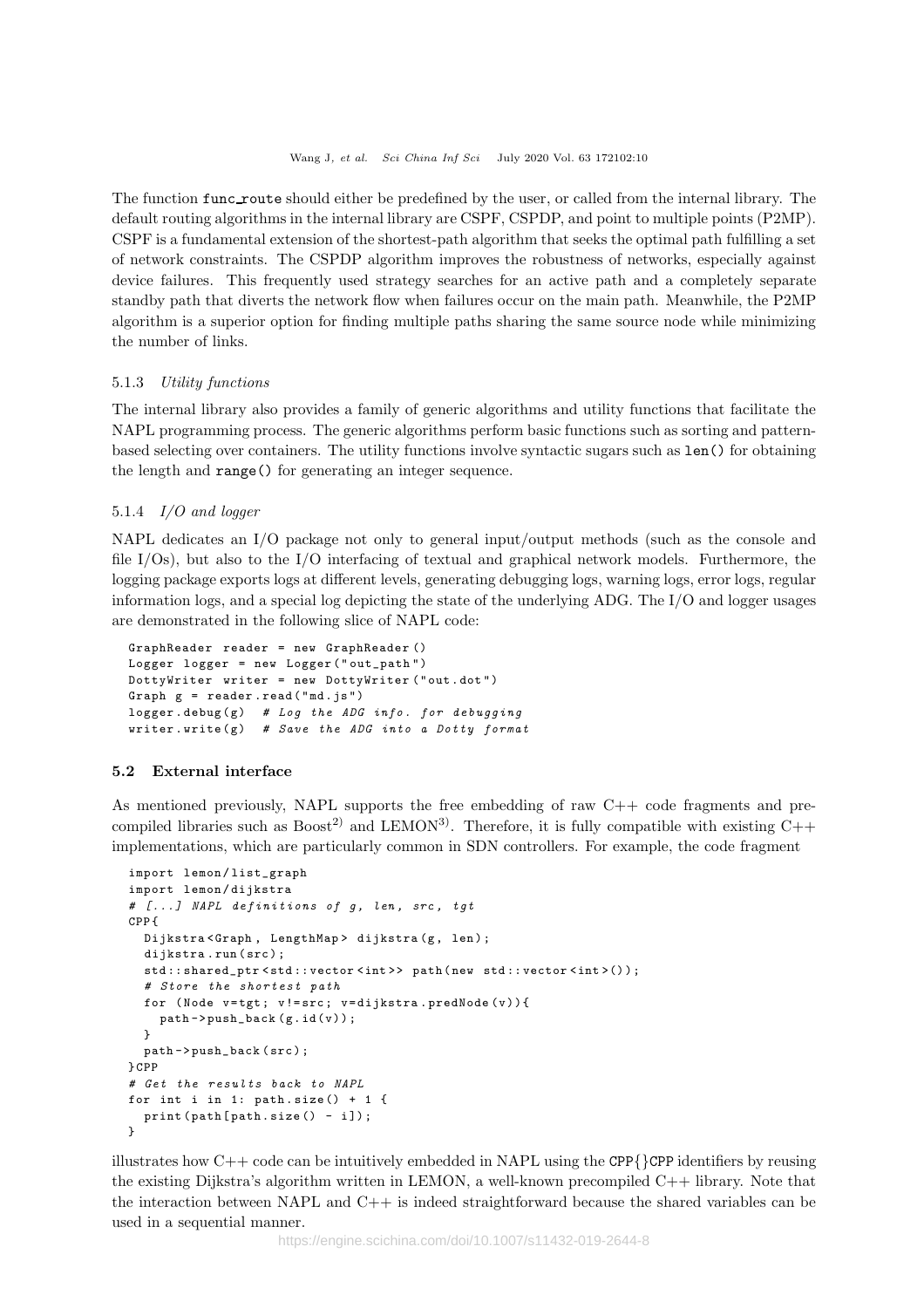



Figure 4 User interface for the NAPL implementation schemes.

# 6 Implementation layer

The implementation layer handles the fundamental techniques that support the entire NAPL hierarchy. As depicted in Figure 4, the user interacts with the implementation schemes by composing NAPL programs for compiling and exchanging debug commands/outputs for debugging. The NAPL compiler and debugger cooperate with GCC and GDB to produce intermediates such as maintainable C++ codes and executable files, which are also readily accessible by the user. This section focuses on the design details of the implementation layer, especially of the compiler and debugger.

## 6.1 Compiler design

The compiler is the most crucial part of the compile-edit-debug cycle. The main tasks of the NAPL compiler are to embed the NAPL grammars and semantics and thereafter convert the NAPL program into readable C++ codes. Instead of constructing the NAPL compiler from scratch, which is complicated and error-prone, we employ the parser generator  $PLY^6$ , which implements the lex and yacc [22] parsing tools. PLY uses reasonably efficient LR-parsing and supports empty productions, precedence rules, error recovery, and ambiguous grammars, making it particularly suitable for rapidly constructing compilers dedicated to domain-specific languages. The PLY library was customized to the NAPL grammar by introducing type inference for static strong typing, and by tailoring the exception-handling procedure for more intuitive construction. The NAPL grammar is encoded by the customized PLY and transferred to the NAPL compiler.

Following the high-level abstraction of network objects, the NAPL compiler produces well-structured C++ programs while preserving almost all the names, types, and annotations of the original NAPL program. Therefore, the generated  $C++$  codes are easily maintainable and can be further compiled, together with the internal library of NAPL, into executable modules by GCC. Moreover, the debugging mode of the NAPL compiler provides adequate debugging information, primarily, the mapping relation from the program statements of NAPL to those of the derived C++ programs.

## 6.2 Debugger design

The debugger in the NAPL framework is dedicated to the direct, user-friendly debugging of NAPL programs. Unfortunately, most SDN programming languages lack this feature. Indeed, debugging the generated  $C++$  codes and executables is trivial, but mapping the  $C++$  debug outputs back to the NAPL level is difficult and burdensome. Being motivated by this problem, we tailored an NAPL debugger that tracks the dynamic behavior of the NAPL program.

Because a debugger must understand the runtime context of the program being debugged, we incorporate GDB in a shell that maps the NAPL debug commands/outputs to the C++ debug commands/out-

<sup>6)</sup> [http://www.dabeaz.com/ply/.](http://www.dabeaz.com/ply/)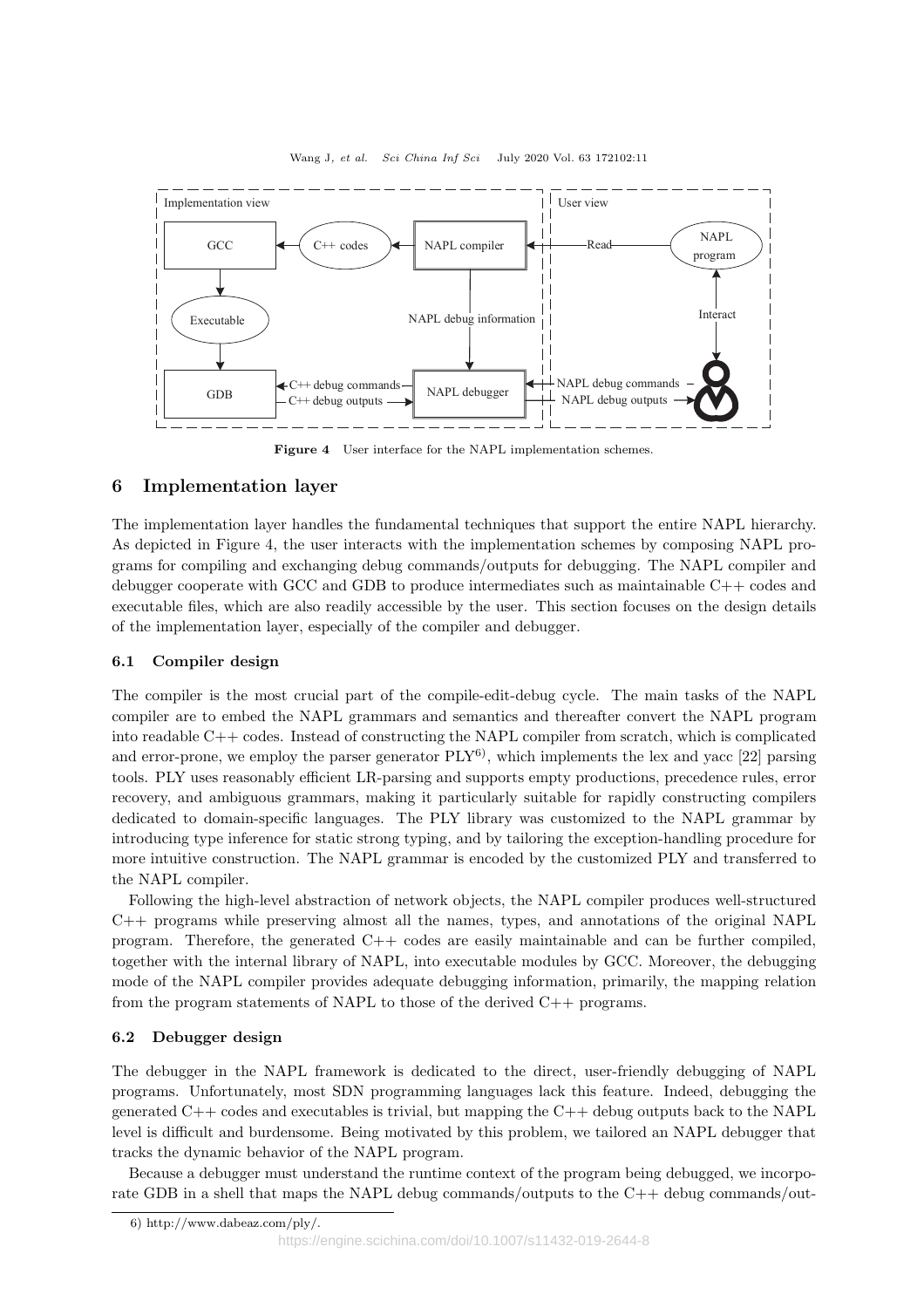puts. As shown in Figure 4, the debugger checks the validity of a debug command from the user. If the command is valid, it is converted to the corresponding GDB command based on the debug information fed by the compiler; otherwise, it is discarded. A GDB instance then assumes control the debug command and returns outputs that can be fetched and converted back to the NAPL level by the debugging shell. The user interacts only with the NAPL program without observing the underlying communications.

We have implemented several useful debug commands, including (but not limited to) list, break, break-info, run, continue, next, and print. A registration mechanism enables convenient registration and implementation of new debug commands in NAPL.

#### 6.3 Additional flavors

#### 6.3.1 Duck typing

NAPL allows arbitrary definitions of attributes over various network objects. This flexibility indicates a dynamic feature in a strongly statically typed language. It is achieved by introducing the duck typing idea into a nominative-type system, by which SDN programmers can concisely abstract new network devices. In brief, one can simply define a subclass that inherits sdn\_object for a new network object with default attributes and a subclass that inherits Attribute (while overriding the "getter/setter") if a fresh attribute is required.

#### 6.3.2 Garbage collection

The lack of automatic memory management is a recognized barrier to the fast development of C++ codes, as programmers must manually cope with frequent memory allocation/deallocation. Therefore, in the C++ codes compiled from NAPL, we incorporate a garbage collection technique that performs reference-counting by a so-called smart pointer using the std::shared ptr class. This feature enables automatically shared memory management of dynamically allocated objects.

# 7 Evaluation

This section demonstrates the expressiveness and performance of NAPL in different benchmarking scenarios originating from practical network management at Huawei Technologies Co., Ltd. in Guangdong, China. All experiments were performed on a 2.7-GHz Intel Core-i7-6820HQ processor with 16 GB RAM, running 64-bit Deepin 15.5.

#### 7.1 Expressiveness of NAPL

In three case studies, we demonstrate that NAPL can adequately express demands, implement algorithms, and concisely handle network mutations. All these tasks are difficult to execute with state-of-the-art SDN programming languages.

#### 7.1.1 Multi-constrained shortest path first

Description. In network traffic engineering, CSPF is one of the most commonly used methods for computing the optimal network route fulfilling a set of constraints. To achieve fine-grained traffic engineering, multiple constraints must be simultaneously considered, including (but not limited to) constraints on bandwidth, delay, and hop count. However, introducing multiple constraints inevitably complicates the algorithm and renders it inextricable for the service provider (aka, the network operator). Accordingly, the hierarchical framework of NAPL logically separates the policies and algorithms, meaning that SDN developers (or equipment suppliers) can write algorithms in the algorithm layer while the service provider designs the routing strategy concisely in the policy layer.

Specification. Consider a routing demand that seeks a path from node A to B under the following constraints:

• The service holds a load of 600 MB;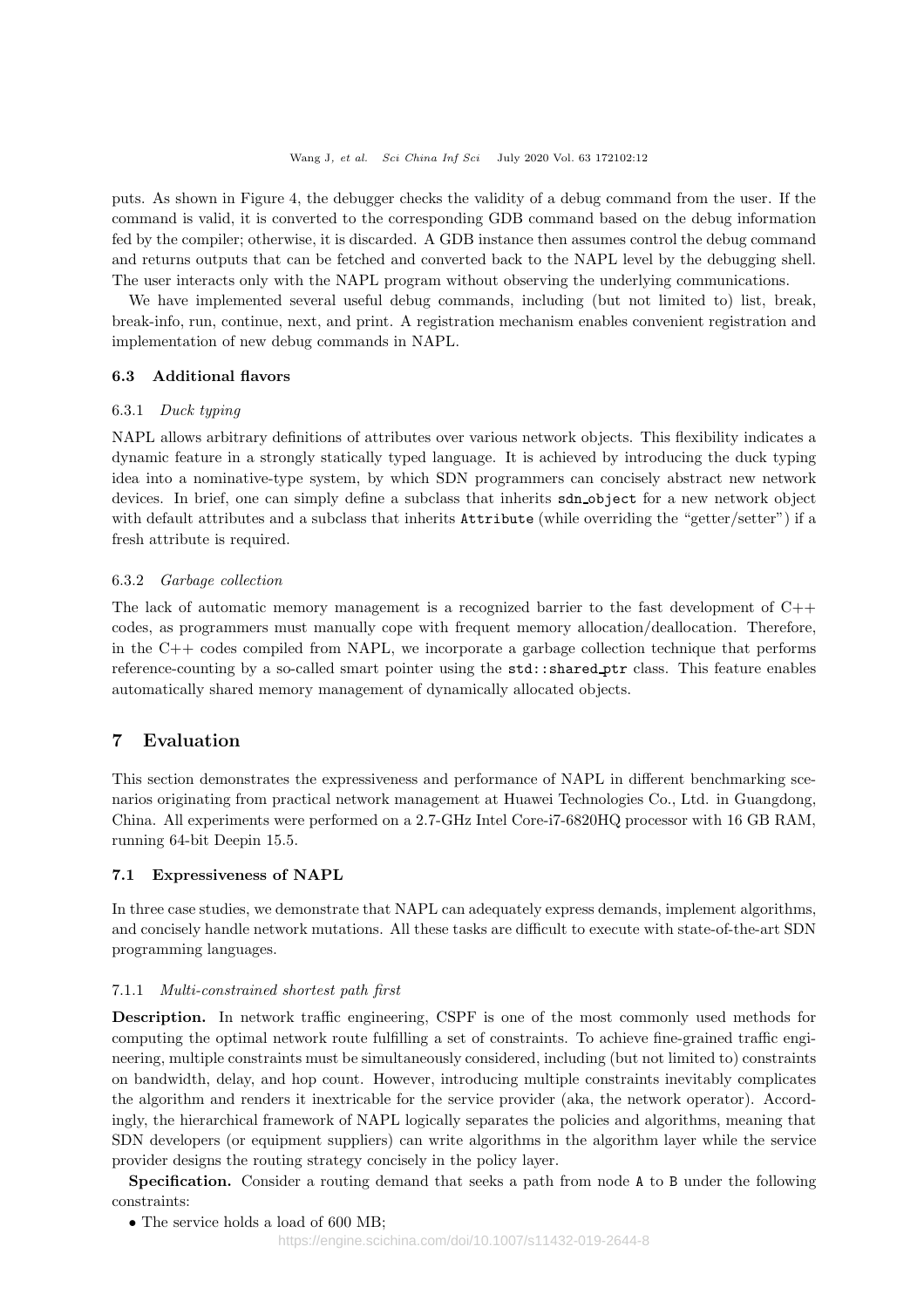Wang J, et al. Sci China Inf Sci July 2020 Vol. 63 172102:13

• The overall delay tolerance is up to 40.0;

• The overall hop count should be less than or equal to 10.

The optimization objective is to minimize the trade-off between total cost and delay with weights of 0.4 and 0.6, respectively.

NAPL implementation. The above objective can be achieved by declaring the routing demand as

```
import graph_reader
import obj_weight
Graph g = graph\_reader.read("md.js")Path p = find-path <A to B min obj_weight where Load == 600 and Delay < 40.0 and
         HopCount \leq 10> in g
```
and implementing a obj\_weight function that captures the weighted objective to be optimized (given below).

```
def obj_weight ( Path p) -> float {
  float weight = 0for Node n in p. get_nodes () {
    weight += 0.4 * n - > Cost + 0.6 * n - > Delay
  \mathbf{r}for Link l in p. get_links () {
      weight += 0.4 * 1 ->Cost + 0.6 * n->Delay
  }
  return weight
}
```
This case demonstrates the cardinal scenario of NAPL network routing in the presence of multiple coexisting constraints and an optimization objective.

#### 7.1.2 CSPDP with service preemption

Description. In practical network traffic engineering, demands are scheduled sequentially on a firstcome-first-serve basis, and preemption is permitted to enhance the effectiveness of the network. In the CSPDP scenario, where the active path and standby alternative may be subjected to distinctly different constraints under different quality of service requirements, squeezing all the constraints into a single demand is implausible. To solve this problem, NAPL filters out (through the residual graph computation) the deployed services that cannot be preempted ahead of routing under multiple parallel demands.

Specification. Suppose several services currently running in the network are prioritized from 1 to 3, and we wish to schedule an active and a standby path for a freshly incoming service under the following constraints:

- The new demand can take only the paths of services with priorities less than 2;
- The acceptable delay of the active path is up to 20.0;
- The active and standby paths of the fresh service each carry a 600-MB load.

NAPL implementation. CSPDP with service preemption in NAPL is implemented by the following program:

```
import graph_reader service_reader
import cspdp
Graph g = graph_reader . read ( " md . js ")
list < Service > services = service_reader . read ( " deployed_services . js ")
list < Service > services = [s for s in services if s.priority >= 2]
# Rule out non-preemptible deployed services
for s in service_list {
  g = g \sim s}
# Route multiple paths w.r.t. multiple demands
Path p = find\_path \leq A to B where Load == 600 and Delay \leq 20.0, A to B where Load==600>
          in g with cspdp
```
Note that the above program is simplified by the syntactic sugar embedded in NAPL for building and iterating over lists, as previously discussed for the general grammar.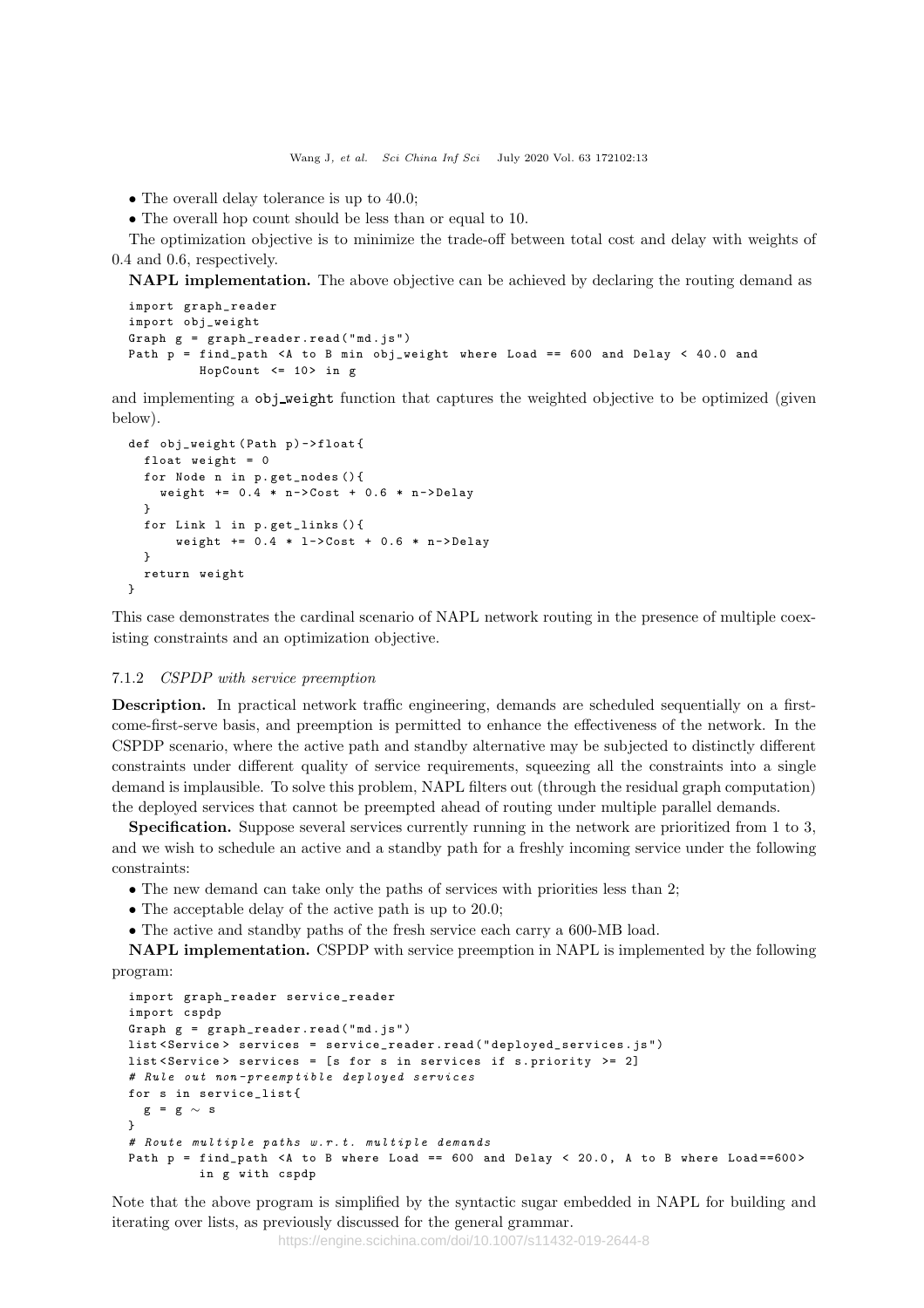#### 7.1.3 Fast adaptation to attribute extensions

Description. Because of the omnipresence of rapid device changes in networks, fast abstraction and expansion of the underlying network and algorithms is critically important. In the conventional development flow of network algorithms, a device with emerging attributes is usually abstracted as a new class inherited from an existing one. However, this abstraction often complicates the inheritance relationship in the network program; consequently, when these classes are used in different network algorithm modules, the code loses cohesion and cannot be maintained and reused, as argued in [11]. In contrast, NAPL users can dynamically append attributes to an existing network object without altering any class definitions, which unifies the network object abstraction and preserves the maintainability and reusability of the code.

Specification. Assume that the CSPF routing presented in Subsection 7.1.1 has been implemented in the network and the operator intends to specify an "Affinity" attribute to each network element. The new attribute characterizes the fitness of each element to potential services during the CSPF-based routing.

NAPL implementation. The above specification can be trivially accomplished by assigning a binaryvalued attribute "Affinity" to all network objects, e.g., <Affinity,01> for a node and <Affinity,11> link. The attribute can be assigned through either the  $S_\Lambda$  statement or the model file. A clause interpreting an XOR gate (taken from  $C_{++}$ ) is attached over this attribute, and a binary filter is applied to the original constraints in the find path statement. Note that this adaptation is minimal because no class definitions or algorithmic implementations are modified; accordingly, the NAPL program retains its maintainability and reusability despite the ever-changing attributes in the network.

#### 7.2 Performance of NAPL

In this subsection, we evaluate the performance of NAPL in terms of the runtime overhead and the size of code using a set of 37 NAPL benchmark programs (cases) in five categories (Table 2): general grammar, external interfacing, network objects, network statements, and network algorithms. As the category names suggest, these cases cover different aspects of NAPL; for instance, the general grammar category consists of 11 code fragments written in the general grammar of NAPL. Note that the network algorithms category comes from real world tasks while the other categories thoroughly cover the grammatical features of NAPL. Table 2 shows the performance evaluations of the abovementioned benchmarks. The numerical values are explained in subsequent subsections.

#### 7.2.1 Runtime overhead

The NAPL program is compiled in C++ prior to execution, and therefore the runtime overhead should not far exceed that of a program encoded directly in C++. Therefore, we compared the runtimes of C++ codes converted automatically from NAPL and those written by well-trained network programmers. Both sets of codes accomplished the same functionality. As depicted in Figure 5, although the time consumptions largely depended on the scales of the various cases, the difference between the runtimes of both codes was almost zero for each given case. This result confirms that NAPL programming incurs insignificant runtime overhead, and thus its efficiency is comparable with that of  $C++$  programming.

#### 7.2.2 Size of code

To demonstrate that NAPL is capable of expressing complex manipulations with less code while maintaining high readability of the generated C++ program, we compare the sizes of the NAPL program and derived  $C_{++}$  program in terms of lines of code (Figure 6(a)) and number of bytes of code (Figure 6(b)), respectively. Note that although the internal libraries and user-implemented algorithms were both implemented in C++, only the sizes of the user-implemented programs were compared between NAPL and  $C++$ , because the functions of the built-in libraries can be invoked directly in NAPL, not in  $C++$ . Both the lines and bytes of the general grammar and external interfacing codes in NAPL were similar to those generated in  $C_{++}$ , confirming that the compilation preserves the structure and readability of  $C_{++}$  code. However, the codes of network objects, network statements, and network algorithms were considerably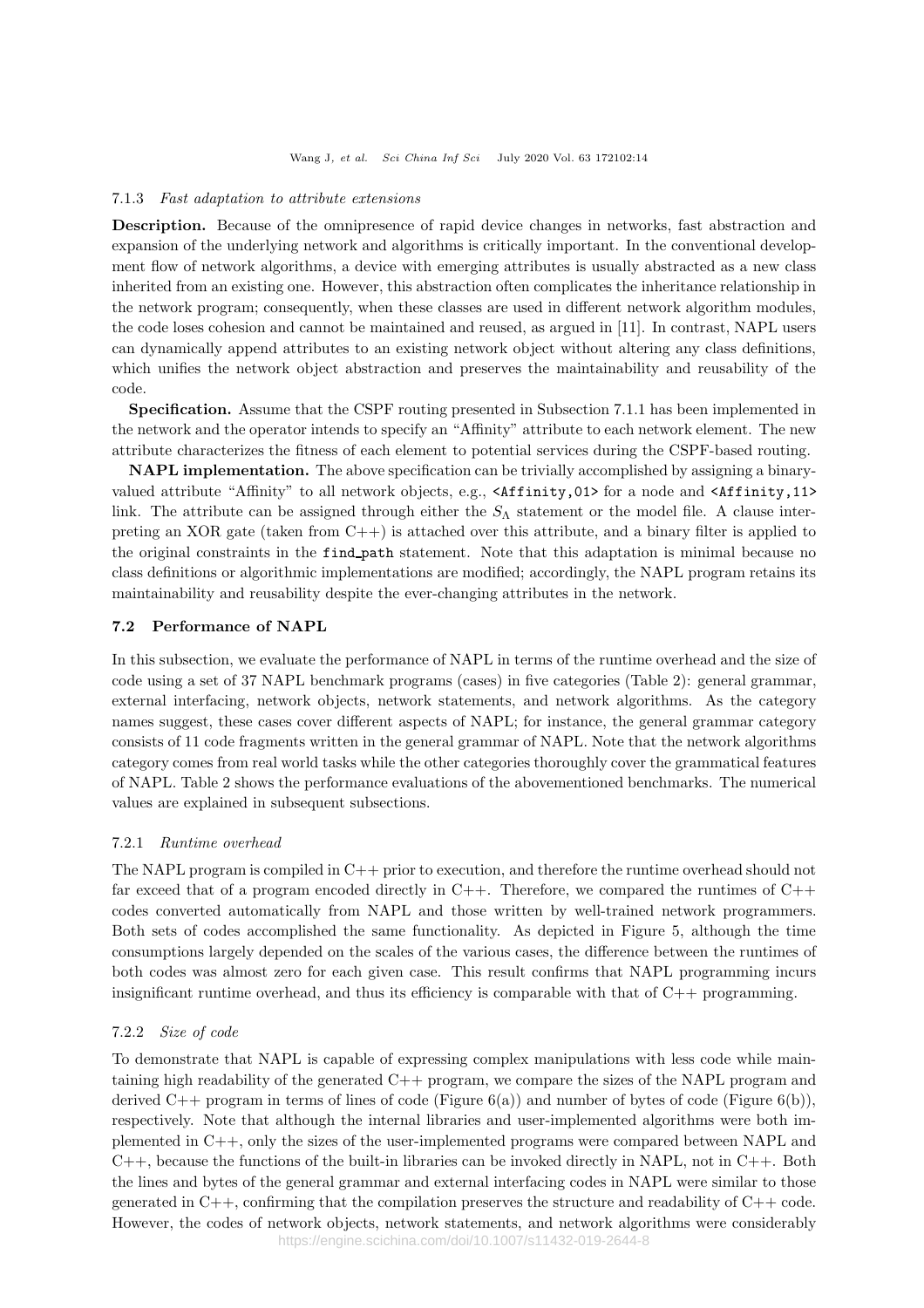| Category             | ID             | Name                             | Lines of code |       | Bytes of code |       | Time (ms)       |                |
|----------------------|----------------|----------------------------------|---------------|-------|---------------|-------|-----------------|----------------|
|                      |                |                                  | NAPL          | $C++$ | NAPL          | $C++$ | <b>NAPL</b>     | $C++$          |
|                      | $\mathbf{1}$   | Basic type                       | 60            | 72    | 1357          | 1784  | $\overline{2}$  | 2              |
|                      | $\,2$          | Complex type                     | 94            | 116   | 2219          | 2763  | $\overline{2}$  | $\overline{2}$ |
|                      | 3              | Data structure                   | 98            | 154   | 1941          | 3438  | 78              | 74             |
|                      | $\overline{4}$ | Expression                       | 57            | 79    | 1050          | 1819  | 23              | 22             |
| General grammar      | 5              | Function                         | 60            | 72    | 872           | 1271  | 22              | 21             |
|                      | $\,6$          | I/O                              | 24            | 99    | 830           | 2886  | 20              | 19             |
|                      | 7              | Statement                        | 71            | 83    | 1448          | 1715  | 12              | 12             |
|                      | 8              | Class definition                 | 42            | 54    | 753           | 1197  | 18              | 17             |
|                      | 9              | Polymorphism                     | 40            | 52    | 452           | 914   | 13              | 12             |
|                      | 10             | Attribute                        | 81            | 93    | 2078          | 2625  | 20              | 19             |
|                      | 11             | Comprehensive examples           | 211           | 331   | 4166          | 6792  | $\overline{2}$  | $\overline{2}$ |
|                      | 12             | $C++$ code plug-in               | 28            | 40    | 652           | 1062  | $\overline{2}$  | $\overline{2}$ |
|                      | 13             | Dynamic library calls            | 6             | 18    | 328           | 586   | 3               | 3              |
| External interfacing | 14             | Third-party library calls        | 52            | 68    | 1594          | 1886  | 3               | 3              |
|                      | 15             | <b>Boost</b>                     | 67            | 84    | 2555          | 3006  | $6\phantom{1}6$ | 6              |
|                      | 16             | Lemon                            | 67            | 85    | 1872          | 2161  | $6\phantom{.}6$ | 6              |
|                      | 17             | Custom attributes                | 41            | 768   | 900           | 16533 | 14              | 13             |
|                      | 18             | Custom demands                   | 24            | 254   | 548           | 6205  | 16              | 15             |
|                      | 19             | Graph                            | 28            | 844   | 816           | 24376 | 26              | 25             |
|                      | 20             | Link                             | 43            | 817   | 779           | 17802 | 29              | 28             |
| Network objects      | 21             | Node                             | 42            | 769   | 704           | 17105 | 21              | 20             |
|                      | 22             | Path                             | 16            | 1146  | 354           | 25518 | 21              | 20             |
|                      | 23             | Service                          | 25            | 378   | 690           | 8635  | 26              | 24             |
|                      | 24             | Network                          | 21            | 1289  | 508           | 33290 | 3               | 3              |
| Network statements   | 25             | Network statements               | 67            | 1920  | 3368          | 62648 | 20              | 19             |
|                      | 26             | Routing statements               | 72            | 1792  | 3469          | 57172 | 23              | 22             |
|                      | 27             | Network object operations        | 23            | 1508  | 609           | 40155 | 28              | 27             |
|                      | 28             | Others                           | 21            | 1856  | 515           | 47295 | 12              | 11             |
|                      | 29             | Weight                           | 67            | 1197  | 1409          | 27213 | 16              | 15             |
|                      | 30             | Statements in network algorithms | 49            | 1997  | 3014          | 62640 | $\overline{4}$  | 4              |
|                      | 31             | Attributes of network objects    | 50            | 1535  | 1306          | 44032 | 5               | $\bf 5$        |
| Network algorithms   | 32             | CSPF                             | 14            | 1671  | 485           | 51745 | 30              | 29             |
|                      | 33             | <b>CSPDP</b>                     | 14            | 2170  | 492           | 62675 | 65              | 62             |
|                      | 34             | $IP + optical$                   | 19            | 1893  | 586           | 56709 | 14              | 13             |
|                      | 35             | Optical                          | 111           | 1430  | 3294          | 39366 | 14              | 13             |
|                      | 36             | P <sub>2</sub> MP                | 157           | 2347  | 4404          | 68280 | 76              | 72             |
|                      | 37             | Recovery                         | 22            | 1914  | 734           | 56277 | 11              | 10             |

Table 2 Performance evaluation of NAPL with a set of benchmark NAPL programs

smaller than the  $C++$  codes, indicating the high abstraction power of NAPL. This improvement was particularly notable in the network-related cases (ID. 17–37), in which NAPL reduced the (weighted averaged) line numbers and byte sizes by 32 and 28 times respectively, compared with those of C++.

# 8 Conclusion

This paper presents the design and implementation of NAPL, which is a novel network algorithm programming language that enriches the SDN framework by enabling a rapid programming flow from topologybased network models to C++ implementations. To overcome the critical problems of programming SDN controllers, NAPL introduces high-level abstraction, flexible service routing, and convenient builtin libraries. With these tools, users can easily modify, maintain, and reuse existing implementations. https://engine.scichina.com/doi/10.1007/s11432-019-2644-8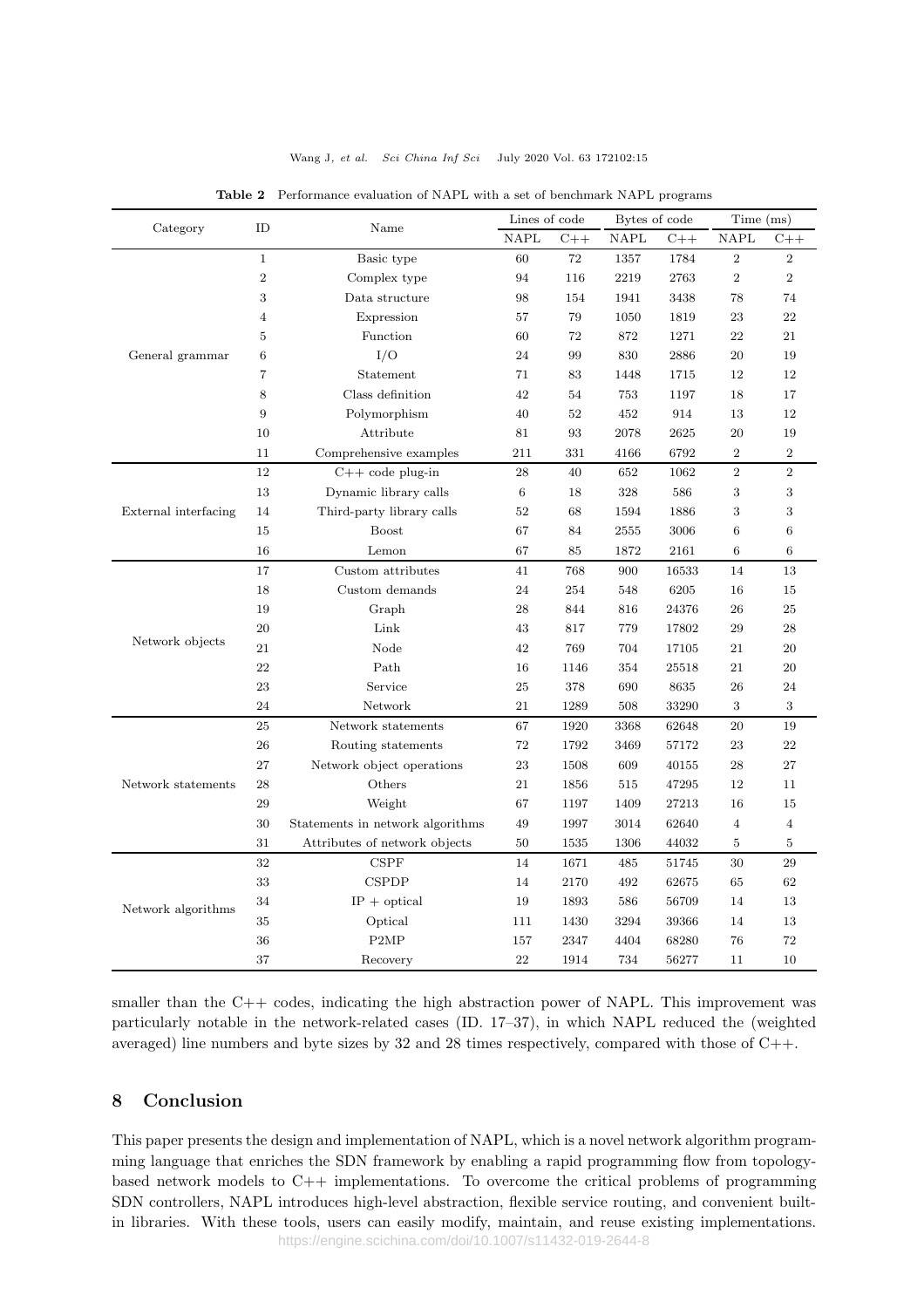

Wang J, et al. Sci China Inf Sci July 2020 Vol. 63 172102:16

Figure 5 (Color online) Runtimes of the C++ codes compiled from NAPL  $(T_{\text{NAPL}})$  and those written by experienced programmers ( $T_{\text{CP}}$ ), as well as the overhead in between  $(T_{\text{NAPL}} - T_{\text{CPP}})$ . The vertical lines delineate the different case categories.



**Figure 6** (Color online) Number of lines (a) and bytes (b) in NAPL code  $(L_{\text{NAPL}})$  and the derived C++  $(L_{\text{CPP}})$ . The blue lines highlight the differences between the two codes.

The high expressiveness, negligible overhead, and promising savings of programming efforts in NAPL are demonstrated in industrial benchmarking scenarios.

In future studies, we plan to automate the synthesis of NAPL programs in the policy layer for a given network model and specification, which can provide a promising correct-by-construction methodology. We are also pursuing formal verification techniques, which will ensure that the underlying network configuration meets the high-level requirements of the operator.

Acknowledgements This work was supported partly by Huawei (Grant No. YBN2016030056). Jian WANG, Jie AN, Mingshuai CHEN, and Naijun ZHAN were supported partly by National Natural Science Foundation of China (NSFC) (Grant Nos. 61625206, 61732001). Jie AN and Miaomiao ZHANG were supported partly by National Natural Science Foundation of China (NSFC) (Grant No. 61472279). The authors would like to thank the anonymous reviewers for their insightful comments and suggestions raised in the reviewing process.

#### References

1 McKeown N. Software-defined networking. In: Proceedings of Keynote Talk at the 28th Conference on Computer Communications, Valencia, 2009